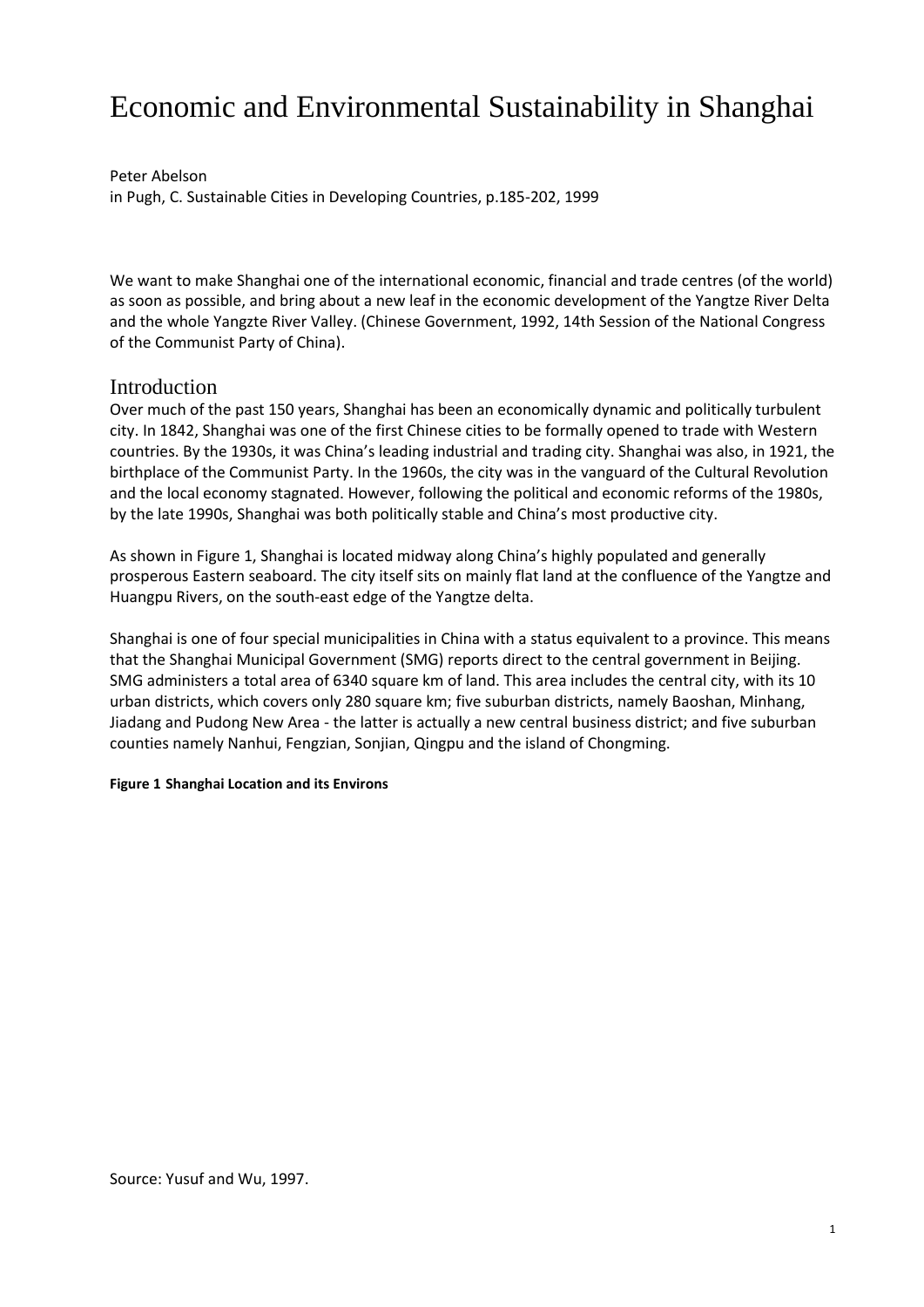By most counts, Shanghai is China's largest city, although some estimates put Chongqing in first place. Currently, the total population of Shanghai Municipality is about 16 million. This comprises some 11 million residents in the urban areas and 5 million in the suburban counties. These numbers include about 3 million unregistered mobile city dwellers. However, there are no accurate data on these unregistered city inhabitants.

Shanghai is also China's largest economic centre, with a gross domestic product of \$30 billion. By Chinese standards, the average household income of \$5,500 is high and many households are affluent.

Shanghai is evidently not a typical city in China. Nor, indeed, is it typical of cities in other developing countries. Shanghai is an economic powerhouse that is already one of the world's major business cities. In the words of Yusuf and Wu (1997, p.49), 'None of the other crowded cities in the developing world, such as Calcutta, Dhaka or Sao Paolo, conveys the extraordinary sense of teeming humanity as does downtown Shanghai during peak hours. Industry has been and remains the lifeblood of the municipality'. In terms of economic power, Shanghai will almost certainly become one of the world's leading cities.

But Shanghai is not, and cannot be, isolated from the rest of China. Its future is integrally related to the conditions of life elsewhere in China. If these remain poor, or even modest, people will flock in increasing numbers to Shanghai. There will be increasing overcrowding, slums, traffic congestion, air pollution, waste disposal and other environmental problems that especially afflict most large cities. In a free and mobile society, the welfare of the marginal resident in Shanghai can be little different from the welfare of the marginal resident in any other Chinese town or village.

Shanghai's economic success is almost assured. But herein lies the seeds of its ongoing environmental problems. Like Bangkok and Bombay, it is a honeypot for the rural poor. Shanghai's problem is how to manage economic growth with environmental sustainability in the face of ever increasing population and this is the main theme of this chapter.

The chapter contains two main parts. The first part focuses on economic development. It describes the history of economic development in Shanghai, recent market reforms, and Shanghai's economic strengths as well as some weaknesses. The second and longer part discusses the main environmental problems confronting Shanghai and how it is responding to them. There is a short concluding section.

# The Economic Development of Shanghai

Descriptions of Shanghai in the mid-nineteenth century vary. Yeung (1996) describes it as a 'third-class local town'. Yusuf and Wu (1997) describe it as a significant commercial centre for regional commerce and a 'gateway for exports from the lower Yangtze valley to other parts of the country and overseas'. Whatever the truth is, there is no doubt that the growth of Shanghai took off rapidly after its designation as a Treaty Port and the opening up of the country with the 'unequal' Treaty of Nanking in 1842. Within 10 years, it had overtaken Canton (now Guangzhou) as China's premier trading city.

By the turn of the century, Shanghai was, along with Canton, Tianjin and Wuhan, one of China's main centres of population and industry. In 1928, Shanghai benefited further, materially at least, from the move of the capital from Peking to Nanking. By 1936, Shanghai had a population of 3.8 million. It was the seventh largest city in the world and easily the largest in China. These were vintage years when Shanghai was 'as crowded as Calcutta, as decadent as Berlin, as snooty as Paris, as jazzy as New York' (Yeung, 1996).

Although many Western companies fled Shanghai during the war with Japan, Shanghai's overall economic configuration and its role in the regional economy in the late 1940s remained broadly as before the war (Howe, 1981). Shanghai was still China's largest port. It had a large industrial sector, especially strong in light manufacturing such as textiles and food processing as well as in small-scale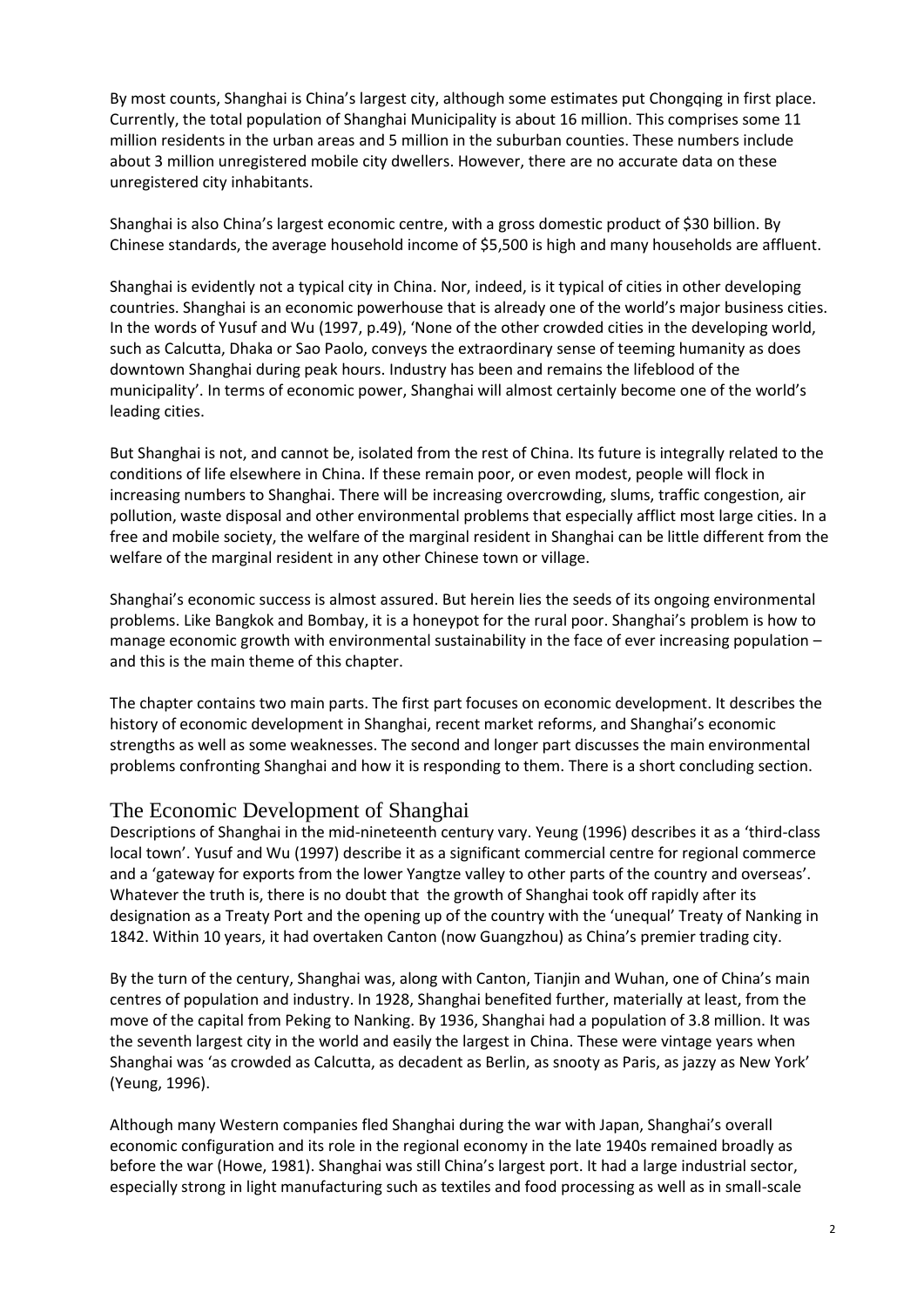engineering and metalworking sub-sectors. But service sectors provided most employment, with many employed in banking, trading and retailing.

This economic structure was to change radically after the Communist takeover in 1949. The new government had three main policies that would particularly affect Shanghai. Firstly, the central government in Beijing, not market forces, would determine the allocation of capital and industrial structure. Secondly, the government viewed manufacturing as more productive than services and considered heavy manufacturing industry (such as petrochemicals, metallurgy and machinery) to be the most important ingredient to economic development. Thirdly, the government strongly favoured national and provincial autonomy. This meant that Shanghai developed an even more diversified economy than before, but it lost both international and domestic trade.

Government controls over labour flows complemented its controls over capital. Moreover, the new government viewed urbanisation as neither necessary nor desirable, especially in cities tainted by foreign influences. Household registration (the *hukou*), which was introduced formally in 1958, controlled access to food, housing and other urban services and checked the flow of people to cities (Ma and Fan, 1994). Moreover, between 1950 and 1964, over 800,000 young educated residents of Shanghai were sent to work in the rural areas of China. These labour controls contained the overall urbanisation of China to about 19 per cent from 1950 to 1980 (Zhou, 1991), but they did not stop the population growth of Shanghai. Shanghai's population rose from an estimated 6.2 million in 1953 to 10.0 million in 1970 to 11.8 million in 1985, and throughout this period it remained China's largest city (Yusuf and Wu, 1997).

The economic reform process, which began in 1978, unleashed another set of dynamic forces. These reforms had three main features. Firstly, over the next 20 years, market forces would increasingly determine capital and labour flows and prices within China. Secondly, the reforms transferred significant responsibilities from the centre to the provinces and major cities. Thirdly, they encouraged international trade and investment flows. In due course, all of these factors would favour Shanghai's development.

Initially, in the 1980s, reform and development were slower in Shanghai than in many other cities, especially those in the south of China. Between 1978 and 1991, Shanghai's GDP rose by an average rate of 7.4 per cent per annum, compared with 12.6 per cent in Guangzhou, and 8.7 per cent for the whole of China. This slower growth reflected political and economic factors. The Government in Beijing still viewed Shanghai with suspicion as a foreign-tainted city. But, economically, Beijing depended on Shanghai's strategic industries and finances. Cheung (1996) estimates that between 1949 and 1983, a full 87 per cent of Shanghai's total public revenues of RMB350 billion were remitted to Beijing, leaving only 13 per cent for its own uses. According to Yeung (1996), in the reform period, as much as one-sixth of the revenue of the central government was derived from Shanghai. Also, the heavily state-owned businesses in Shanghai were slow to reform.

The 1990s have been dramatically different. Change in Shanghai has been extraordinary, based on an average rate of growth of GDP of 14 per cent per annum. A local environmental consultant told the writer in 1996 that one-fifth of all the cranes in the world were currently employed in Shanghai. Whatever the basis for this statistic, it certainly seemed credible as one walked around the streets of the city, watching buildings being ceaselessly demolished and replaced at remarkable speed with vast new structures.

According to Cheung (1996), it was the Tiananmen incident and its international impacts that led to the Central Government's choice of Shanghai as a launching pad for economic reform and openness in the 1990s. In 1992, at the 14<sup>th</sup> session of the National Congress of the Communist Party of China, the Government declared that Shanghai should be developed into a world economic, financial and trade centre. To-day, with both China's president (Jiang Zemin) and vice-premier (Zhu Ronji) former mayors of Shanghai, the city's political rehabilitation is complete.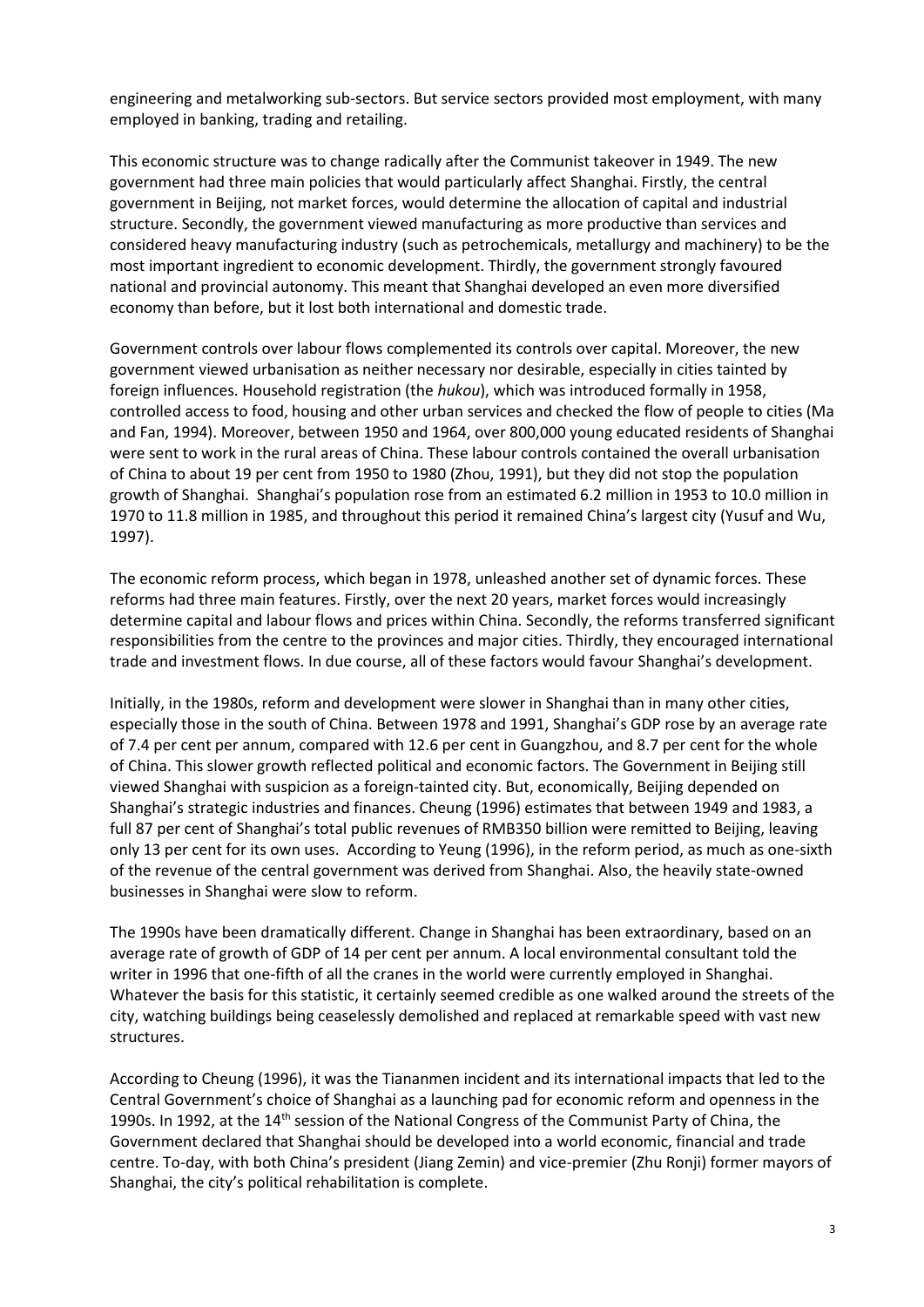In 1990, China's first stock exchange was opened in Shanghai and Pudong (a major new business district) was established on the eastern side of the Huangpu River as an open area for international investment. In 1992, foreign direct investments into Shanghai amounted to US\$3.4 billion. This exceeded the total of the whole previous 12 years. In 1994, the figure rose to US\$10 billion. In 1997, there were some 2000 approved projects supported by nearly 50 countries. Areas of investment included all forms of real estate (including hotels), transportation (cars and aircraft), and large industrial projects (including computers, electronics, telecommunications, building materials and so on).

During the 1990s, under the national policy of the 'socialist market economy', central and provincial governments placed increasing emphasis on markets. Prices were freed gradually from political controls and prices of most commodities, including energy, increasingly reflected market forces. This encouraged investment and the efficient allocation of capital.

In 1994, China adopted a 'tax sharing system' whereby a uniform formula across the nation replaced the previous system of bilateral bargaining between provinces (and major cities) and the Central Government. Between 1990 and 1995, investment in urban infrastructure in Shanghai amounted to US\$7.1 billion, which was three times the amount in the 10 years from 1980 to 1989. The change in the national tax system frees even more resources for Shanghai.

Writing in early 1999, one must ask whether the 'Asian Crisis' which developed in the second half of 1997, has affected, or will affect, Shanghai? From 1979 to 1993, one half of all foreign investment came officially from Hong Kong and one fifth from Japan and the United States combined (Yusuf and Wu, 1997). But the Hong Kong capital includes Taiwanese and doubtless other foreign-sourced capital. Also, there has been an increase in American and European investment in the last five years. Informal information gleaned from media reports and discussions with Shanghaiese suggest, at this stage, that vacancies are high in commercial buildings but not a serious problem in residential buildings. Investment is being postponed rather than cancelled permanently. On this reading, the Shanghai economy is undergoing a downturn in a business cycle rather than a structural change in the economy. As discussed below, the city's underlying strengths far outweigh its weaknesses.

Finally, it should be observed that economic growth has not only improved material conditions, but also greatly improved health. As a result of family planning, childhood immunisation, accessible primary health care, improved nutrition, and improvements in housing and sanitation, China's achievements in health and life expectancy over the last four decades have been remarkable. In Shanghai, life expectancy has almost doubled from 42 years in 1950 to 76 years in 1996. Infant mortality has fallen from an appalling 120 per 1000 to 9.5 per 1000 over the same period. The mortality of mothers has dropped from 320 out of 100,000 births to 22. The city has basically eradicated the diseases of diptheria, smallpox, snail fever, filariasis and leprosy.

#### Shanghai's economic strengths and weaknesses

Many of Shanghai's economic strengths are evident from its history. These strengths include its outstanding domestic and international location, its huge store of human capital and skills, and the breadth and depth of its industrial base. Shanghai is a major producer of steel and steel products, industrial plant and equipment, transport equipment, textiles, chemicals, electronics, food, synthetic fibre and clothing. 'In sheer scale of manufacturing capability, Shanghai has no rival in the developing world' (Yusuf and Wu, 1997, p.77). Shanghai is China's largest port and services centre. The handling capacity of the port is some 200 million tons, about one-quarter of China's total handling capacity.

Shanghai is located at the centre of an arc of large and prosperous Asian cities, which include Guanzhou, Hong Kong, Manila, Taipei, Tokyo, Seoul, Tianjin and Beijing. All of these are less than two hours flight time from Shanghai. Such a location is highly attractive to international capital. Nearly half of the world's top 100 multinational corporations are represented in Shanghai. In addition, Shanghai is integrated with the most prosperous hinterland in China. Eighty million people inhabit the rich Yangtze River delta. Another 300 million live in the upstream Yangtze River basin.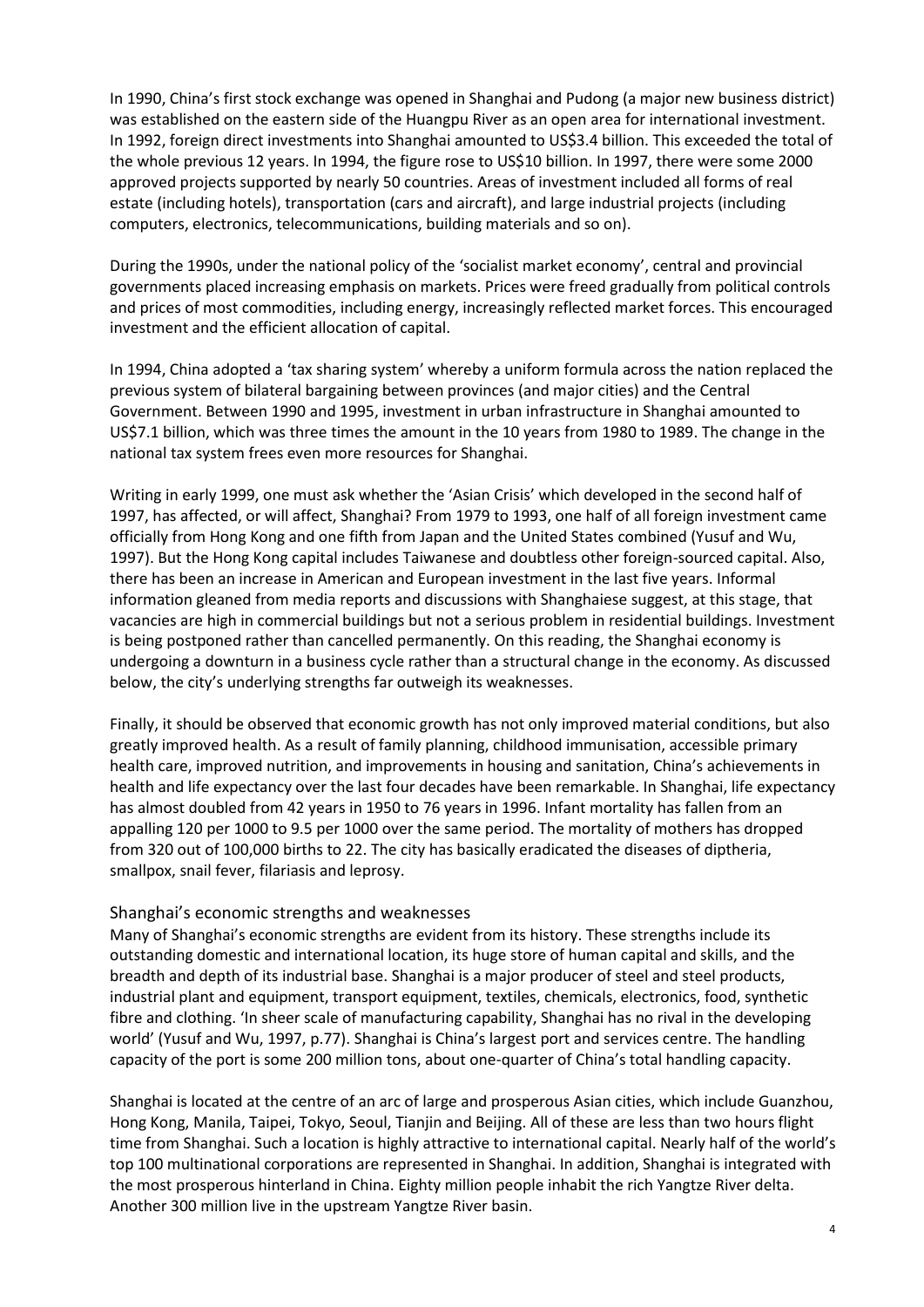Moreover, the workforce in Shanghai is well educated and resourceful. Over 80 per cent of the workforce have graduated at least from junior high school. There are nearly 50 universities and colleges, and at least 266 independent research institutes, in Shanghai (Yusuf and Wu, 1997). Industries are undergoing drastic change as they face competition in newly opened markets at a time when they are losing state support. In the last few years, 400,000 jobs (half of the total) have been lost from Shanghai's once dominant textile industry. But unemployment is low as the workforce adapts to new jobs.

There are other economic advantages. A temperate climate is attractive to workers and conducive to work around the year. There is a reasonable supply of flat and usable land on the urban fringe. And there is a strong, stable and capable municipal government.

What, then, are Shanghai's economic weaknesses? Five main weaknesses, or potential weaknesses, are noted below. The first three of these are all related in some way to its successful economic development.

Firstly, Shanghai's very economic success attracts large numbers of workers into the city. Sample data suggest that immigrant workers in Shanghai rose dramatically from 1.06 million in 1988 to 2.51 million in 1993 (Daben, 1998). These workers provide cheap labour, especially to the construction and sanitation industries, often doing work that local residents are unwilling to do. At the margin, their real wage (inclusive of living conditions) is only a little better than that in the area from where they have some. Many of these immigrants to Shanghai live in extremely poor, insanitary and crowded housing (with less than four square metres per person), often in illegal squatter settlements, and have little access to the city's health, education and social services.

Secondly, the increasing city population places ongoing stress on the environment – on housing, transportation systems, air and water quality, solid waste disposal, land uses and so on. For example, there is only 1.17 square metres of green (recreational) area per person in Shanghai, compared with over 20 square metres per person in London and New York and most other major developed cities (Anxin et al., 1998). These various environmental stresses are discussed further below. Suffice to note here that the responses often require large expenditures of public funds. Such defensive expenditures to manage the environment may actually increase GDP but, when the expenditures are in response to new problems, they do not reflect an increase in living standards.

Thirdly, Shanghai's economic performance is sensitive to international conditions and to foreign investment. Foreign investment, averaging over US\$8 billion per annum in the 1990s, is double the annual revenue of the Shanghai Government. There is also a high reliance on Hong Kong capital, although the exact amount from Hong Kong itself is difficult to estimate.

Fourthly, notwithstanding its preeminence in China, much of Shanghai's industry in not internationally competitive. As reported by Bei and Haojie (1998), Shanghai has not developed a stable international market for many of its products. The city is not competitive in high technology areas. Many of its enterprises are inward looking and relatively small scale.

Fifthly, the Shanghai economy is still highly reliant on the public sector. In the mid-1990s, the public sector employed 3.5 million people. In 1995, it reduced employment by 200,000 people, mainly in textiles, and it planned to reduce employment of state-sector workers by another 400,000, mainly in light industry, chemicals and building materials. This presents considerable adjustment pressures. Although there are some internationally competitive state-owned enterprises (SOEs), many are inefficient and starved of capital funds for improvements. In the mid-1990s, one-third of SOEs were losing money. These inefficiencies and losses reflect systemic disabilities: soft budget constraints, poor incentive structures, overstaffing and a confusion of economic and social welfare roles (as most SOEs provide an array of social welfare supports).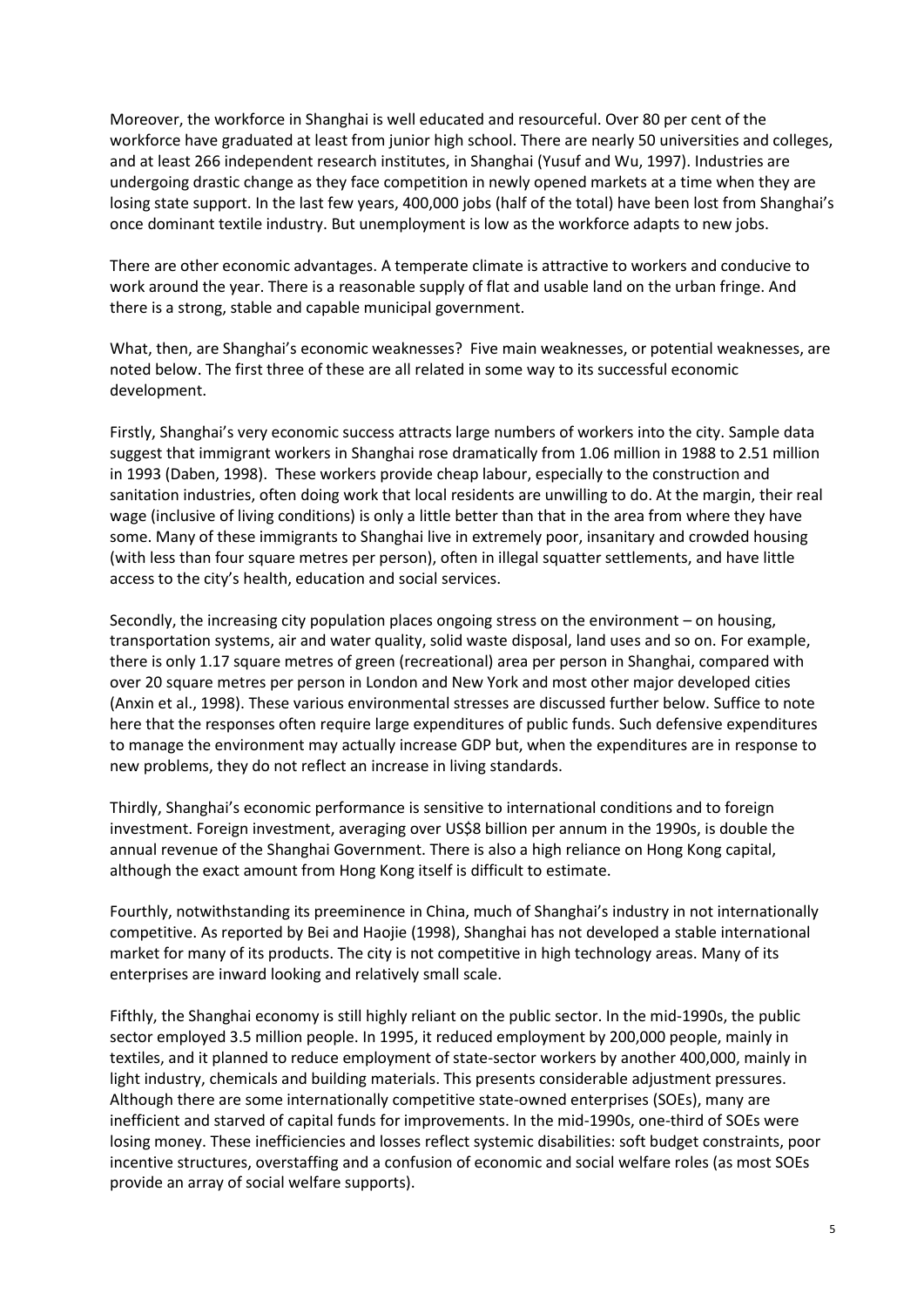Given these weaknesses, is economic growth sustainable in Shanghai? The answer appears to be that growth is sustainable in the sense that total and average real incomes will continue to rise in Shanghai. Given inherited and present natural advantages, private and public industry are likely to be increasingly efficient under the pressure of market and international competition. And, as discussed below, there are adequate solutions to Shanghai's environmental problems. International investor interest in Shanghai is global, not just East Asian. This diversity of support will generally, although not always, reduce the volatility of capital inflows.

However, increased reliance on markets tends to increase inequality of income. This is particularly the case when, as in Shanghai, the welfare role of SOEs is being eroded. Moreover, Shanghai will always attract a high proportion of poor immigrants. The greater the growth of most incomes in Shanghai, the higher the number of poor immigrants is likely to be.

# Environmental Issues and Reponses

In this review of environmental issues, we start with a brief discussion of housing conditions, which are critical to individual welfare. We then discuss the specific issues of water and air quality and solid waste management. Lastly, we discuss the more general issues of transportation and land use planning.

#### Housing

Housing has been, and is still, a major problem in Shanghai. In 1985, the average population density in downtown Shanghai was 40,000 persons per square km. In some densely populated areas, the density rose to 160,000 persons per square km. Average per capita living space in the city was only 5.4 square metres. An official survey found that 1.8 million households were living in overcrowded conditions, including over 200,000 households in dwelling units with less than two square metres per person (Xiangming, 1996).

Moreover, much of the housing was delapidated and lacked basic sanitary services. In the early 1990s, 16 million square metres of stone-framed-gate housing lacked toilet amenities. Four million square metres, housing three-quarters of a million people, were considered dangerous substandard housing.

During the 1990s, an average of 50,000 households has been rehoused each year. This means creating housing space at an average rate of 1.2 million square metres a year. In 10 years, 1.5 million people have been rehoused. By 1995, average per capita living space had increased to 8 square metres. Over half the dwelling units now have private kitchens and toilets. The government's aim is to increase average living space to 10 square metres per person by year 2000.

Two reforms have underpinned the housing program. One has been the gradual upward adjustment of rents from 3-5 per cent of household income to 15 per cent. This has increased the resources available to government. It has also facilitated the second reform – the privatisation of the housing sector. Since 1994, older state-owned residential units with independent kitchens and toilets have been sold to individuals. Also, new housing has been supplied increasingly by the private sector, with considerable foreign capital input. Yeung (1996) states that there are over 4000 foreign companies supplying housing in Shanghai. There is now an active market in second-hand housing.

#### Water quality

The Huangpu is Shanghai's mother river, as the Thames is to London and the Seine to Paris. The Huangpu River is the source of most of the city's water supplies, feeding 14 waterworks in the municipal supply system. It is also a huge port, a water transportation system and a sink for many of the city's industrial discharges. Eighty per cent of the delta landform on which the Municipality is located is drained by the Huangpu River catchment. This catchment is a complex interlocking network of canals, drains, minor watercourses and rivers. Groundwater is generally only about a metre below the surface.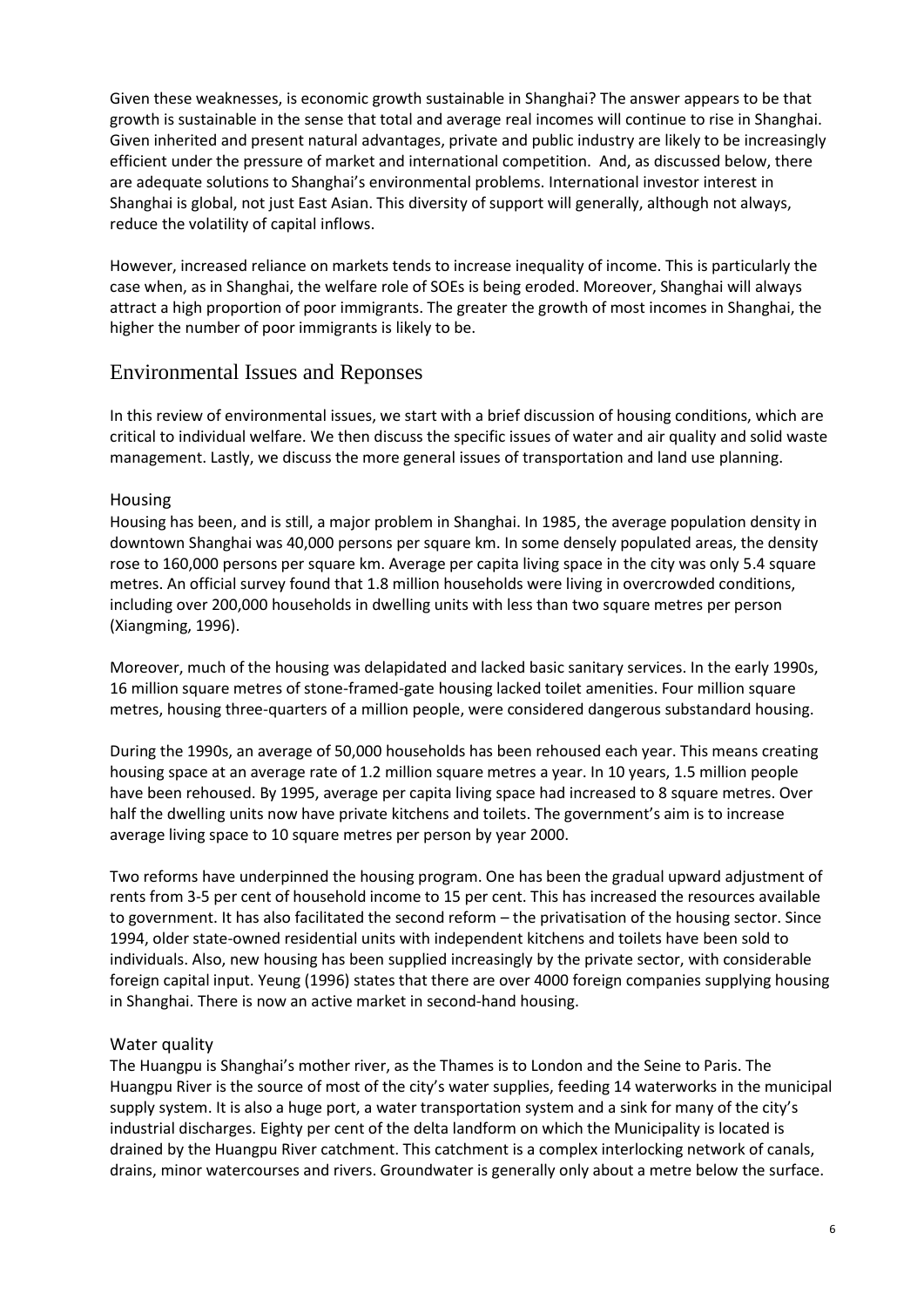There are seven urban tributaries of the Huangpu, including Suzhou Creek which is another major watercourse running through Shanghai.

With the exception of the Changiang (Yantzse) estuary, where water quality is quite high, most waterbodies in Shanghai are moderately to very severely polluted (Guoyuan and Chun, 1998). In the Water Source Protection Zones of the Huangpu River, only parts meet the Chinese Class 3 standard, which is required for potable water. Many parts of the Protection Zones are Class 4 and 5. The main pollutant in these water bodies is ammonia-nitrogen. Kinhill et al (1994) monitored 622 km of Shanghai waterways for ammonia-nitrogen, dissolved oxygen, COD, BOD5, volatile phenols and mineral oil and found that all the waterways were significantly polluted. Most fell into the lowest categories, Chinese Classes 4 and 5 (the latter is not suitable even for industrial use). Sixty per cent of the whole Huangpu basin was found to be seriously contaminated by toxic substances (phenol, cyanide, mercury, arsenic and chromium). In 1996, Kin-che and Shu described the Huangpu River as 'a chemical cocktail composed of raw sewage, toxic urban wastes, and huge amounts of industrial discharges'. Pollution in the Huangpu's tributaries and in the urban canals is generally worse, falling in places to Class 6 – the lowest of all classes.

There are three main sources of wastewater discharges and polluted effluents: industrial discharges, domestic sewage and non-point sources. In the mid-1990s, industries discharged about 50 per cent of their wastewater into the Huangpu River and Suzhou Creek, 10 per cent into the Yangtze Estuary, Hangzhou Bay and the East China Sea, and 40 per cent into sewerage pipelines. The pipelines in turn discharged two-thirds of their wastewater into the rivers. Thus, only a small amount of wastewater went, directly or via pipelines, into the capacious Yangtze River or the sea, where it could be assimilated more readily. Moreover, although about two-thirds of industrial wastewater is treated, a high proportion does not meet discharge standards. Kinhill et al (1994) reported that in some industries, such as leathers, pulp and paper, pharmaceuticals, less than one quarter of discharges complied with standards. In others, including foodstuffs, beverages and tobacco, textiles, gas and coking, building materials, and metal products, a half or less of discharges complied with standards.

The amount of domestic sewage discharged in Shanghai is about 100 million tons annually. In 1993, only a quarter of this was treated, due to insufficient treatment capacity. The rest was discharged untreated into the waterways.

Non-point sources of pollution for the Huangpu River are distributed throughout a 5000 square kilometre catchment (80 per cent of the municipality) which drains into the river. Twelve thousand rural industrial sites discharge 10 tons of biological oxygen demand (BOD) per day into the Huangpu catchment, which far exceeds its natural assimilative capacity. Agricultural runoff in the Huangpu basin is around 1.5 billion cubic metres per year. This carries with it 4600 tons of nitrogen and 900 tons of phosphorus into surface waters. In 1992, livestock wastes from pigs, poultry and cattle were 72 million tons. The 84 million livestock in the municipality generated 630 tons of BOD per day, two-thirds of the total BOD for the Huangpu basin (Kinhill et al, 1994).

What policies have been, or are being, used to deal with water pollution? The Shanghai Environmental Protection Bureau has adopted a zoning system, which sets objectives for each part of the waterway system. The most important zoning is the Class 3 that applies to the upper part of the Huangpu River, which is designed to provide a potable water source.

The principal potable water intake for Shanghai is at Linjiang on the Huangpu. There, ammonia-nitrogen, total nitrogen, total phosphorus, phenols and oil far exceed their respective Class 3 standards. Toxic materials, such as mercury, reach almost the Class 4 maximum (i.e. 0.001 mg/l). To obtain Class 3 water, SMG is spending several hundred millions of dollars to relocate the major urban intake upstream close to DiQiao, 65 kilometres upstream of the outlet of the Huangpu River. This diversion will have a capacity of 5.4 million cubic metres per day. In order to manage water demand and to fund water quality investments, SMG has recently increased tap water prices by 25-40 per cent.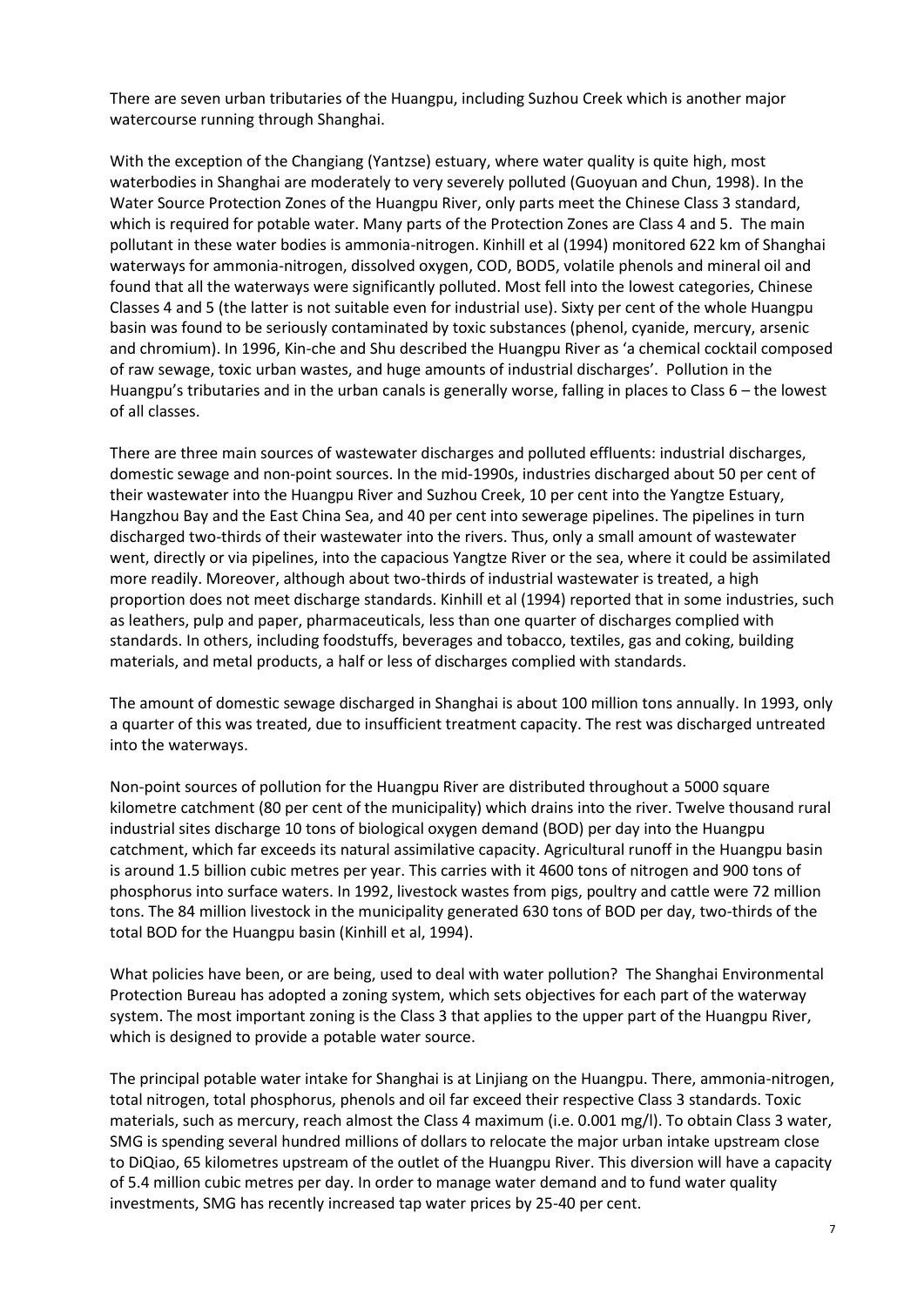SMG is also carrying out some very large sewerage projects. In the mid-1990s, it completed a major (US\$145 million) sewerage project to collect industrial and domestic wastewater along the Suzhou Creek, serving 2.6 million people, and to discharge the sewage after treatment into the Yangtze estuary. Currently, the second and much more expensive phase of the project will establish a large-scale centralised sewerage system for Shanghai, which will collect a large proportion of the industrial and domestic wastes from industry and households discharging into the Huangpu River. This will discharge wastes after primary treatment into the East China Sea.

Thirdly, the SEPB has adopted a large number of discharge regulations. The regulations prevent any new production activities in areas that might pollute the Water Source Protection Zones. The authorities have also reduced the permitted total discharges into the Huangpu River in these zones. Thirdly, all enterprises in Shanghai must have discharge permits and excess discharges are subject to an effluent charge. Fourthly, under the national Environmental Protection Law, all major new activities depend on approved Environmental Impact Assessments.

However, these regulations have not proved very effective. The regulations are not always enforced, especially for established SOEs. The law is 'softened' in order to spare the companies, and the state banks that support them, from bankruptcy and to shield their workers from unemployment. Nor are the regulations effective for the numerous rural and non-point sources of pollution in the catchment. Much pollution continues to occur via the spread of contaminants through food chains, soil and groundwater, or a complex of minor watercourse. Moreover, the effluent charges are very low and do not provide an incentive to introduce or upgrade treatment of wastewater.

What are the implications of this extensive water pollution for Shanghai people? The principal implications are economic and aesthetic rather than threats to life and sustainability. Adequate treatment and disposal of wastewater will require expensive solutions for both the public and private sectors. Recreational activities, such as fishing and swimming, will continue to be impossible in Shanghai waterways. Many of the waterways will continue to be odorous and unsightly. However, the health impacts appear to be minor and under control. Nearly all urban residents receive treated tap water supply. There is little evidence that this tap water is a source of disease, partly because most households boil the water before use. The relocation of the main water supply upstream in the Huangpu River will improve the quality of the water source, although some supply may still be below the desirable standard. Moreover, a third of Shanghai residents in the rural areas depend on deteriorating catchment resources. Tighter controls on activities in the catchment will be needed to prevent this deterioration.

#### Air quality

At the start of this discussion of air quality, we should note that ambient measures are not very reliable, due to limited monitoring. In 1996, there were only five urban sampling sites and eight rural sites for monitoring sulphur dioxides (SO2), nitrogen oxides (Nox) and total suspended particulates (TSP) (Mott MacDonald et al, 1996). Industrial emissions of heavy metals and toxics are not routinely measured.

Nevertheless it is clear that air quality is generally very poor in Shanghai. Concentrations of sulphur dioxides ( $SO<sub>2</sub>$ ), total suspended particulates (TSP), and lead are far above healthy levels in the urban districts. Ambient levels are not so bad in suburban counties. The major cause or air pollution is coal consumption, which rose from 9.1 million tons in 1970 to 30.3 million tons in 1993 (Jingchun, 1998). Much of this coal is poor quality, high in sulphur and ash content.

The estimated annual mean concentration of  $SO<sub>2</sub>$  in the urban districts of Shanghai was 68 micrograms per cubic metre (µg/m<sup>3</sup>) in 1998 (Shanghai Environmental Protection Bureau, SEPB, 1998). This is substantially higher than the World Health Organisation (WHO) standard of 40-60  $\mu$ g/m<sup>3</sup> for health safety. It is also higher than the Chinese Class 2 level of 60  $\mu$ g/m<sup>3</sup> that is designed to protect public health, animals and plant life. Given that there are considerable variations around this mean, sulphur dioxide emissions are clearly a very serious risk to health in Shanghai.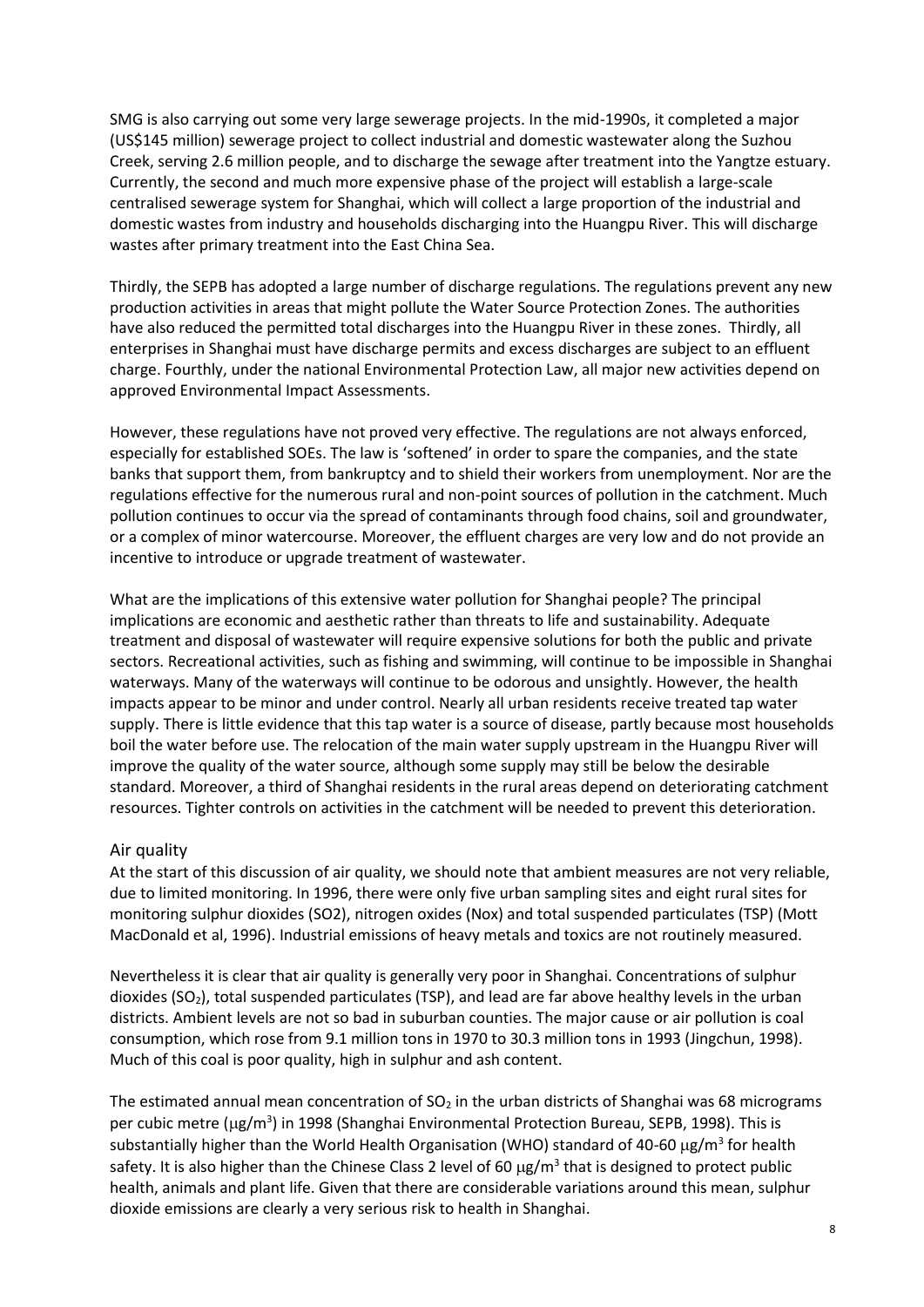The annual mean concentration of large particulates (up to  $100\mu$  diameter) in urban districts was 233 g/m3 in 1998 (SEPB, 1998). These levels of particulate air pollution from energy and industrial processes in Shanghai are among the highest in the world (WRI et al. 1998). This concentration is far in excess of the WHO standard for healthy living of 70 µg/m3 and well above the Chinese Class 2 standards of 150  $\mu$ g/m3. Although health risks depend more on levels of finer particles of less than 10 $\mu$ , aeroallergens and toxic materials, which have not been measured, it is clear that TSP in the atmosphere are greatly excessive and that health damages are likely to be very high.

Both SO2 and TSP are products of coal combustion. There are over 10,000 point sources of air emissions in Shanghai, including 7000 coal-burning boilers. Ten major industrial sources (power plants, large iron and steel works, and chemical works) consume large amounts of coal and contribute a third of all SO2 emissions, smoke and dust in Shanghai. However, because of their greater stack heights, they contribute about 10 per cent to ambient concentrations in the city. Industrial emissions of heavy metals and toxics are also significant contributors to air pollution in Shanghai.

Overall, the high combinations of SO2 and TSP create significant levels of respiratory disease and bronchitis (Kinhill et al, 1994). The World Bank (1997) estimates that the health damages from air pollution (in terms of premature deaths, morbidity, restricted activity days, chronic bronchitis, and other health effects) are several times higher than the damages from water pollution in China. This is almost certainly the case in Shanghai.

The transport sector is also now a major contributor to air pollution. The problems stem not just from the growing size of the motor fleet but also from low emission standards and poor road infrastructure. Vehicle emission standards are equivalent to the standards of the developed world in the 1970s. Chinese vehicles emit 2.5 to 7.5 times more hydrocarbons, 2 to 7 times more nitrous oxides (NOx) and 6 to 12 times more carbon monoxide (CO) than foreign vehicles (Kebin et al, 1996). In central Shanghai, motor vehicles are responsible for 70 per cent of CO and NOx emissions (Kinhill et al. 1994).

In recent years, the mean NOx ambient concentration level in the urban districts has almost doubled from around 60  $\mu$ g/m3 to 105  $\mu$ g/m3. Although this is below the WHO standard of 150  $\mu$ g/m3, it is over the Chinese Class 2 objective of 100 µg/m3 and is another serious threat to public health (Shanghai Environmental Protection Bureau, 1998). The risk from CO is unknown because of lack of measurements.

Ambient lead levels have also been a major concern. Until recently, the motor vehicle fleet was fueled mainly by leaded gasoline. Few cars had catalytic converters. Although data on lead levels in the atmosphere are scanty, Kebin et al. (1996) noted that ambient lead levels in Chinese cities often exceeded 10  $\mu$ g/m3 compared with the national standard of 1  $\mu$ g/m3. Blood-lead levels are far above the threshold associated with impaired intelligence, neurobehavioural development, and physical growth. Over two-thirds of children in Shanghai have blood-lead levels greater than 10 µg per deciliter (the US standard). In industrial and congested areas, the levels averaged between 21 and 67  $\mu$ g per deciliter. (WRI et al. 1998). Studies in Shanghai and elsewhere have shown that high blood-lead levels in children are significantly associated with lower mental development (World Bank, 1997).

The Central and Shanghai Governments are dealing with air pollution in several ways. These include a major industry relocation program (see below), the development of natural gas in the East China sea and the conversion of household coal burning to gas. As from 1 October 1997, the use of leaded petrol in motor vehicles in Shanghai has been banned. These are substantial programs, which should improve air quality. Factories are required to have waste gas treatment facilities. Excess discharge fees are based on the pollution load and type of pollutants. There are also current proposals to greatly increase emission charges. Improving coal quality, by reducing its sulphur and ash contents, could greatly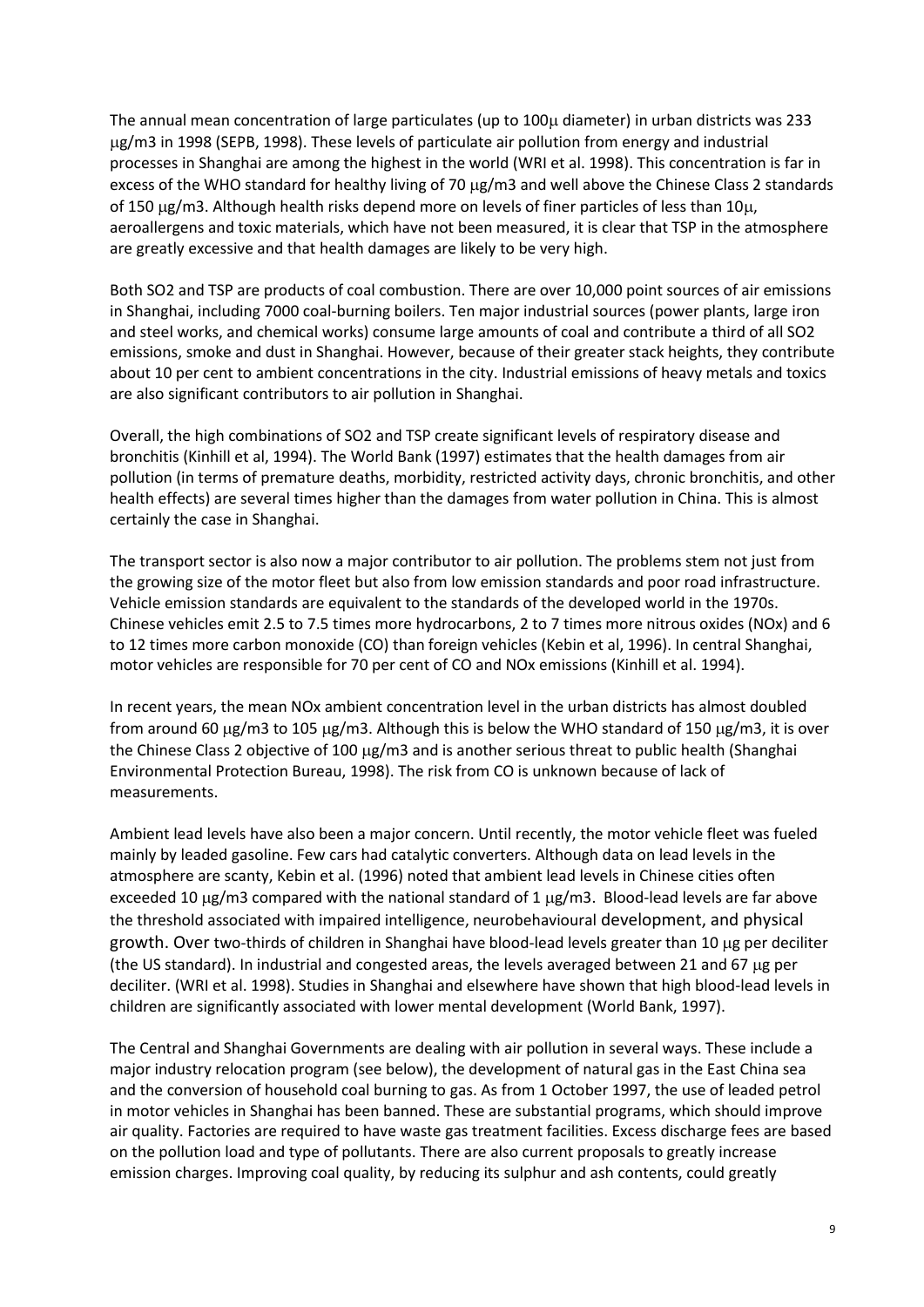improve air quality. A slowing down of the frenetic construction activity in Shanghai will reduce TSP concentrations.

On the other hand, there are new challenges, especially with the growth of motor traffic and currently with the highly polluting growth of two-stroke motor cycles. Moreover, as with water pollution, the effectiveness of the regulations and discharge fees may be questioned. On balance, SMG's policies seem likely to produce a net improvement in Shanghai's air quality. But it may be many years before it achieves WHO standards for all parameters of ambient air quality.

#### Solid waste management

Like all mega cities, Shanghai produces a huge amount of solid waste daily. In 1994, the city generated 35,000 tons of solid waste per day, equal to 12.5 million tons over the year. Two-thirds of these wastes were generated by industry, one-third by households.

Although industry reuses 80 per cent of its wastes, disposal of the rest is a major problem. Three industries (smelting, power and chemical engineering) account for three-quarters of all industrial waste in urban Shanghai. The principal wastes are smelting residue, fine coal ash and slag. The city contains some 1400 industrial stockpile sites covering 4.1 square km. In 1992, industry also generated 600,000 tons of hazardous wastes. These were principally heavy metal waste, organic waste, waste acids and alkalis, calcium carbide residue, organic sludge and various organic chemical compounds.

Municipal solid waste amounts to about 12,000 tons per day in the Huangpu basin, including 10,000 tons of domestic garbage. Transport is by fully closed transport. However, there is a lack of facilities for proper disposal. In the early 1990s, 40 per cent of the waste was barged along canals and rivers to two poorly designed landfills. The rest was either disposed at 410 unofficial stockpile sites or dumped, often into waterways.

Outside the urban areas, and even in some residential areas around the outskirts of the city, municipal waste was not collected. Around the urban fringe, where no nightsoil collection of sewerage is available, residents dispose of plastic bags of nightsoil into canals, wastecourses and sundry locations where municipal waste is dumped. Most river and canal banks are littered with domestic and other wastes. Leachate from wastes, washed into the catchment, is a further source of polluted water.

Shanghai's capacity to deal with solid waste has improved in recent years. The amount of waste from heavy industry has actually decreased due to energy saving, technical innovation and integrated pollution controls. The second phase of the Laogang landfill plant increased the average disposal capacity from 3000 to 6000 tons per day. Much of the rest of the urban domestic waste was collected and dumped temporarily at two other sites (Jiangzheng and Sanlintang). At the end of 1998, the Jiangzheng landfill site was closed and a new temporary landfill site established at Bainoggang, close to the East China Sea in New Pudong Area. The Shanghai Government has also invested in additional collection and transfer stations, and garbage-transport trucks and barges. (Xiangming, 1996). The government plans to treat 80 per cent of domestic waste by year 2000, including incineration of 40 per cent.

In summary, Shanghai's waste disposal practices have lagged far behind its economic development. As with water and air pollution, the city has a long way to go to achieve developed country standards. Dealing with waste disposal is mainly a matter of political will, organisation and municipal finance. SMG is well aware of the problems and, providing the economy continues to grow and to provide the financial resources, there should be continued improvement in solid waste disposal practices.

#### **Transport**

Not surprisingly, in an old, densely populated city like Shanghai with a very rapid rate of economic development, traffic is a major problem as a source of congestion, noise and accidents, as well as air pollution. Road space in the city is only a little over two metres per person. Road widths in old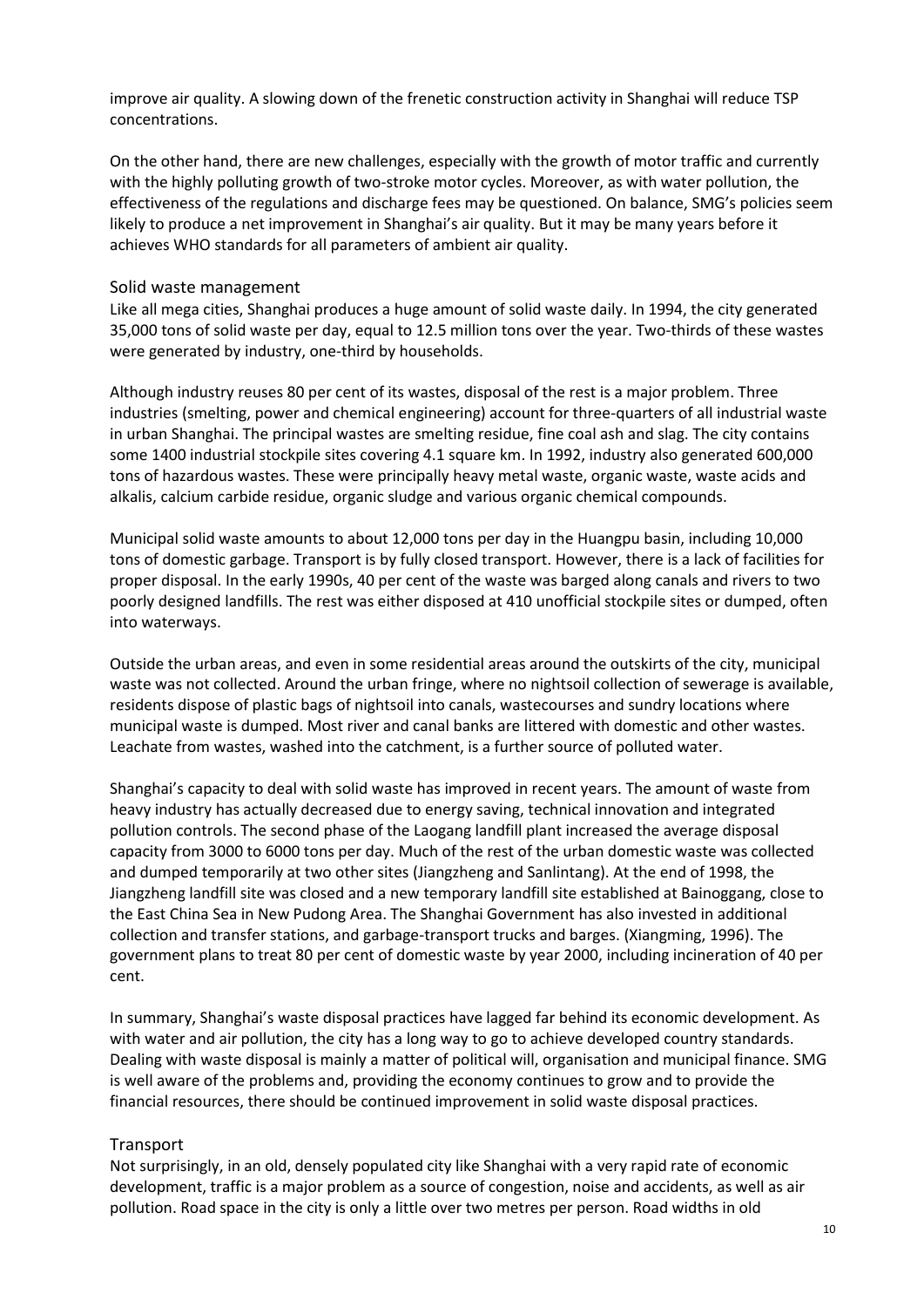established areas are often only 9-10 metres, with vehicles restricted to 7 metres. On the other hand, the number of motor vehicles increased at a staggering rate from 212,000 in 1990 to 372,000 in 1994. It is expected to increase to 800,000 in year to 2000 and to 1.4 million in 2010. There has also been a rapid increase in motor cycles in recent years. In addition, there are over seven million bicycles in the city. Between 1985 and 1995, average traffic speeds fell from 19 to 15 kilometres per hour (Xiangming, 1996).

The Shanghai Government spent billions of dollars in major projects to increase transport infrastructure in the 1990s. Major road and bridge projects include two large-span bridges over the Huangpu River and a tunnel underneath, a six-lane north south highway along Chengdu Road, construction of elevated 48 km inner ring road and the start of the outer ring road. The Yangpu Bridge over the Huangpu River, which cost nearly US\$200 million, is the longest suspension bridge in the world. The Government completed the first part of the subway system (17 km of track and 13 stations) in 1994 at a cost of US\$680 million. A second segment of 32 km, connecting East Pudong with western Shanghai, is due to be operational in 2000. A second international airport is also being constructed in East Pudong. In all cases the rate of construction has been exceptional.

However, in Shanghai as in most mega cities, the demand for transport can never be fully satisfied. There has to be demand management. The city has started to do this via traffic management schemes that limit vehicle use of some roads, including Nanking Road in peak hours, one-way systems and segregation of motor vehicles, bicycles and pedestrians. There are also frequent bus services as well as metro services. However, vehicle ownership is not heavily taxed, vehicle registration costs are low and fuel is cheap. It is difficult to see how the growth in vehicle ownership and use can be managed without making vehicle ownership and use much more expensive.

#### Land use planning

Ever since the production of the first *Metropolitan Plan for Shanghai* in 1927, Shanghai's municipal government has been actively involved in land use planning (Yuemin, 1998) . In the 1950s, under Soviet expert guidance, Shanghai was planned as a metropolitan city with only one centre. Typically, industry and housing were closely located, often in inner city areas, as SOEs provided a complete package of jobs, housing and social services to their employees.

However, the monocentric city became impractical with population growth and SMG has sought increasingly to set up alternative commercial and industrial districts and residential towns and suburbs. In the 1980s, major new industrial / residential areas were developed in the Baoshan-Wusong area on the southern bank of the Yangtzse River and in the Jinshanwei-Caojing area on the northern bank of Hangzhou Bay. Satellite towns, such as Minhang, Jiadang, Sonjiang and Anting, with separate industrial districts, were established 30-40 kilometres away from the city centre. Today, the Shanghai urban system consists of 230 centres, including 7 satellite towns, 31 county seats (designated towns), 2 industrial districts, 175 market towns, and 15 farm market towns. Each of these centres is required to have a development plan.

A key feature of recent planning has been the break in the nexus between industry and housing. This has been essential for the provision of both environmental amenity and housing space. In the 1990s, large numbers of polluting factories in the inner areas have been closed down or relocated to urban fringe areas. Bei and Haojie (1998) claim that 455 enterprises have been relocated in the last five years, which has freed up 163 square kilometres for redevelopment in central Shanghai. As an example of the benefits, the closing down or relocation of 25 heavy polluting factories in the Xinghua Road area has contributed to Class 2  $SO<sub>2</sub>$  and TSP levels in that area (Xiangming, 1996).

Two other features should be noted. Firstly, the opening up of a major new financial and industrial centre in Pudong on the eastern side of the Huangpu has removed some of the critical physical limitations of old Shanghai. In 1996, over one million square metres of office space came onto the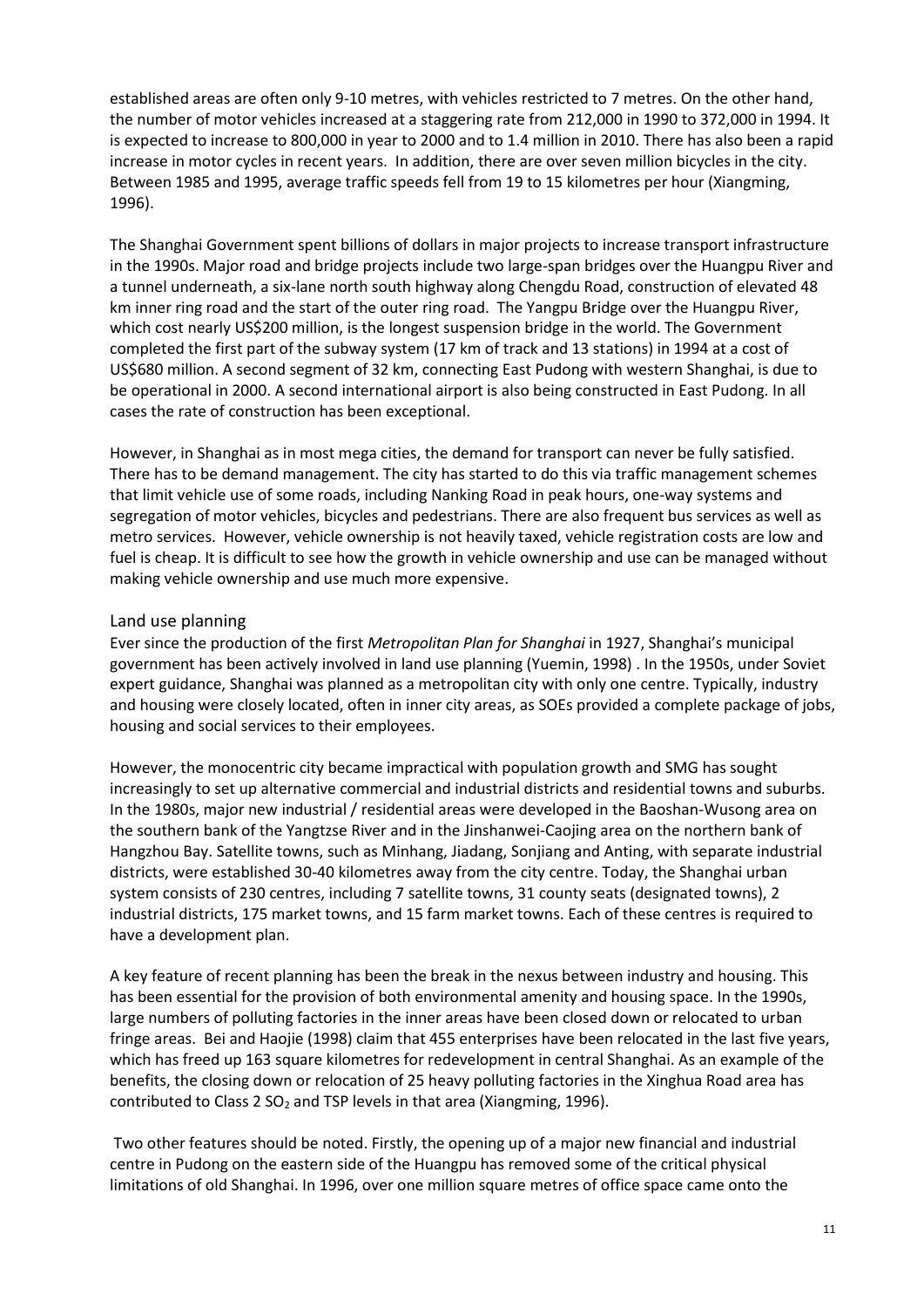market, including 18 major office blocks in Pudong alone. The development of Pudong has been a major catalyst for the development of Shanghai.

But, secondly, the planners are also highly conscious of the need for more green space. The current Plan calls for public green space to be increased from 1.1 square metre per person in 1992 to 4 square metres in 2000 and to 8 square metres in 2010. The land will be acquired by demolition of sub-standard housing. This will require a significant expansion of the city, along with substantial expenditures on expanded urban services and transport systems.

# **Conclusions**

For most of the past 20 years, Shanghai has experienced high and accelerating rates of economic growth. Material prosperity has greatly increased. Moreover, the city's economic strengths substantially outweigh its weaknesses and future economic growth seems assured.

The environmental report is more mixed. Shanghai has had, and still has, a poor environment. Water and air are heavily polluted and solid waste collection practices are inadequate in many parts of the city. On the other hand, housing conditions, air and water quality, and waste collection practices have all improved in the last 10 years. Current policies and projects should produce further environmental improvements.

Rather less is published about the social impacts of the economic reforms in Shanghai. Unless market reforms are complemented by adequate publicly-financed social services, the reforms may increase inequality and unemployment in the community. Casual information suggests that this may have happened in Shanghai.

More fundamentally, Shanghai is confronted with the issue of how to deal with potential and actual immigrants and the possibility of a population in excess of 20 million in the quite near future. Even low incomes in Shanghai are often double or triple those in many other parts of China. Increased government support for low income households and environmental improvements would make Shanghai even more attractive. There is little that SMG can do about this. In 20 years time, the real income of poor households in Shanghai, including the environmental standards they experience, will be more closely related to the real income of poor households elsewhere in China than to average real incomes in Shanghai.

# Acknowledgment

I am grateful to the Shanghai Environmental Protection Bureau for inviting me to work in Shanghai and for their hospitality on several trips to Shanghai. I also thank Windy Zhang (Environmental Resources Management, Shanghai) for her comments on an earlier draft. I am of course responsible for the opinions expressed in this paper.